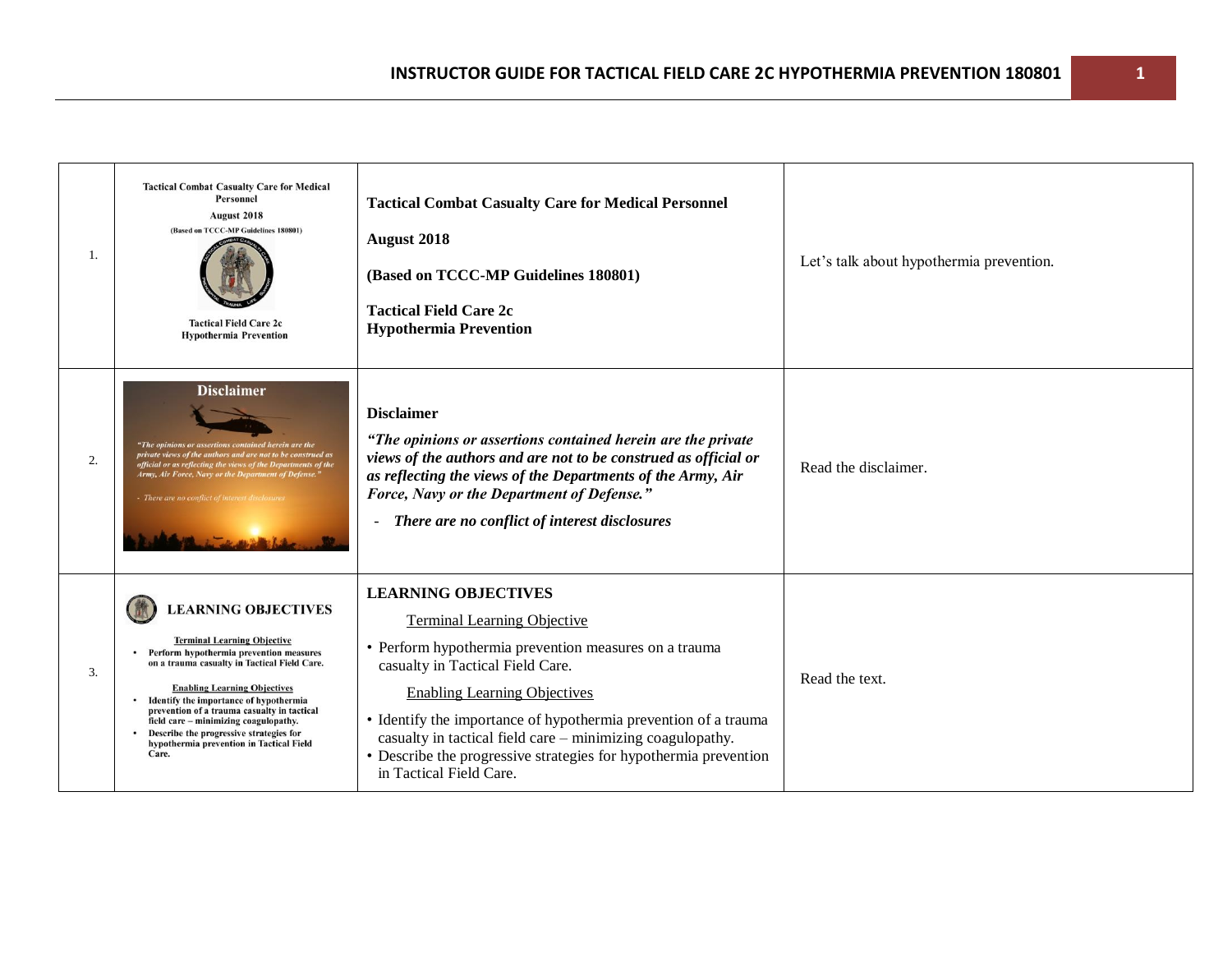| 4.  | <b>Tactical Field Care Guidelines</b><br>7. Hypothermia Prevention<br>a. Minimize casualty's exposure to the elements. Keep<br>protective gear on or with the casualty if feasible.<br>b. Replace wet clothing with dry if possible. Get the casualty<br>onto an insulated surface as soon as possible.<br>c. Apply the Ready-Heat Blanket from the Hypothermia<br>Prevention and Management Kit (HPMK) to the casualty's<br>torso (not directly on the skin) and cover the casualty with<br>the Heat-Reflective Shell (HRS). | <b>Tactical Field Care Guidelines</b><br>7. Hypothermia Prevention<br>a. Minimize casualty's exposure to the elements. Keep<br>protective gear on or with the casualty if feasible.<br>b. Replace wet clothing with dry if possible. Get the casualty<br>onto an insulated surface as soon as possible.<br>c. Apply the Ready-Heat Blanket from the Hypothermia<br>Prevention and Management Kit (HPMK) to the casualty's<br>torso (not directly on the skin) and cover the casualty with<br>the Heat-Reflective Shell (HRS). | Read the guidelines.                                                                                                                                                                                                                                                                                                                                                       |
|-----|-------------------------------------------------------------------------------------------------------------------------------------------------------------------------------------------------------------------------------------------------------------------------------------------------------------------------------------------------------------------------------------------------------------------------------------------------------------------------------------------------------------------------------|-------------------------------------------------------------------------------------------------------------------------------------------------------------------------------------------------------------------------------------------------------------------------------------------------------------------------------------------------------------------------------------------------------------------------------------------------------------------------------------------------------------------------------|----------------------------------------------------------------------------------------------------------------------------------------------------------------------------------------------------------------------------------------------------------------------------------------------------------------------------------------------------------------------------|
| .5. | <b>Tactical Field Care Guidelines</b><br>7. Hypothermia Prevention<br>d. If an HPMK is not available, the previously<br>recommended combination of the Blizzard Survival<br>Blanket and the Ready Heat blanket may also be used.<br>e. If the items mentioned above are not available, use dry<br>blankets, poncho liners, sleeping bags, or anything that<br>will retain heat and keep the casualty dry.<br>f. Warm fluids are preferred if IV fluids are required.                                                          | <b>Tactical Field Care Guidelines</b><br>7. Hypothermia Prevention<br>d. If an HPMK is not available, the previously recommended<br>combination of the Blizzard Survival Blanket and the Ready<br>Heat blanket may also be used.<br>e. If the items mentioned above are not available, use dry<br>blankets, poncho liners, sleeping bags, or anything that will<br>retain heat and keep the casualty dry.<br>f. Warm fluids are preferred if IV fluids are required.                                                          | Read the guidelines.                                                                                                                                                                                                                                                                                                                                                       |
| 6.  | <b>HPMK</b>                                                                                                                                                                                                                                                                                                                                                                                                                                                                                                                   | <b>HPMK</b>                                                                                                                                                                                                                                                                                                                                                                                                                                                                                                                   | This is the Hypothermia Prevention and Management Kit with<br>a Ready-Heat Blanket and a Heat Reflective Shell. The HRS<br>will help to retain the heat produced by the Ready-Heat<br>blanket. It has an incorporated hood and Velcro closures down<br>each side to allow exposure of an arm or a leg. Such exposure<br>allows the medic to attend to IVs and tourniquets. |